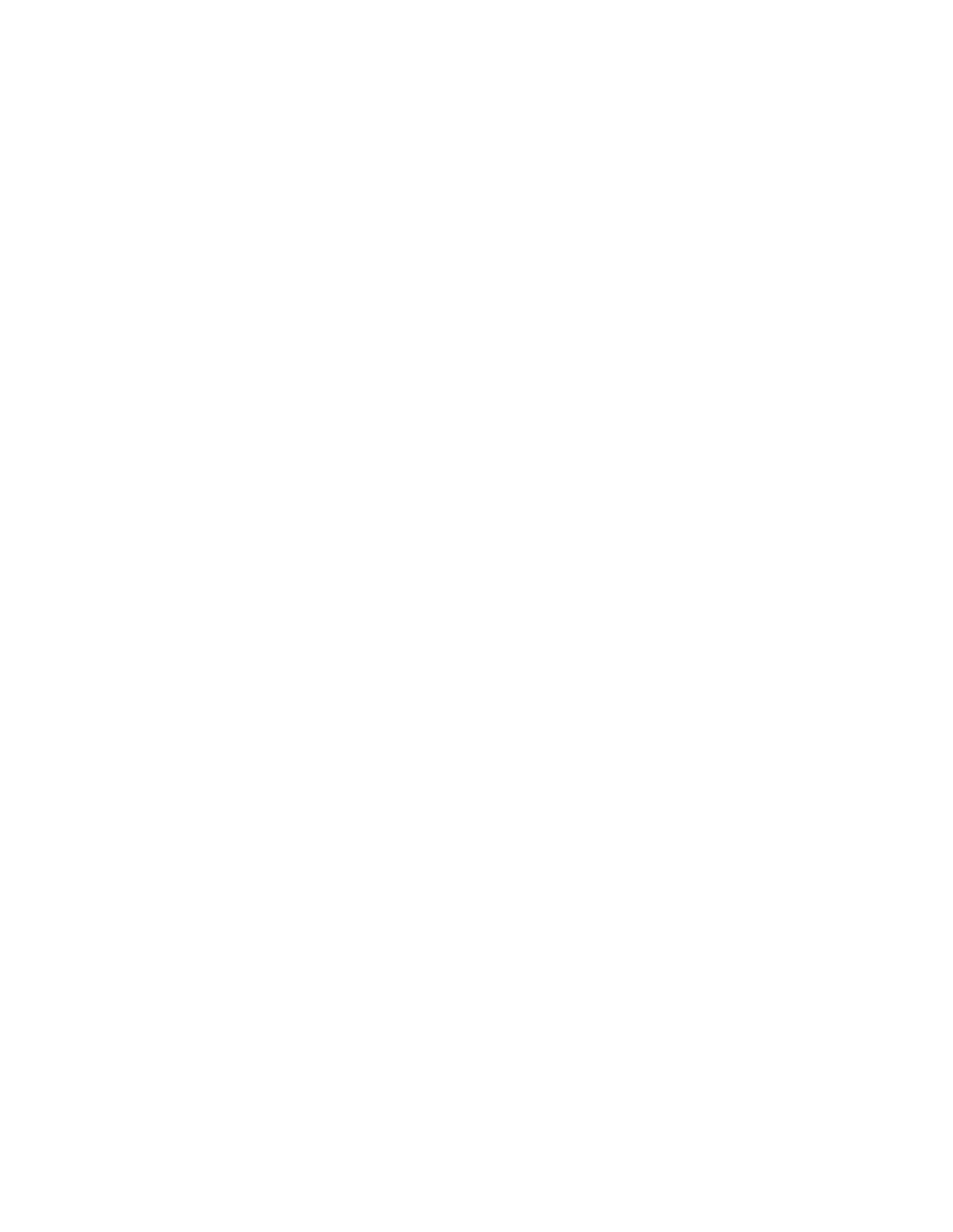### **KITE, Justice.**

[¶1] Robert E. Hincks was injured when the vehicle in which he was riding struck a cow. He filed negligence claims against the driver of the vehicle, David E. Carpenter, and the owner of the cow, Walton Ranch Company (Walton). He settled his claims against Mr. Carpenter. Mr. Hincks and Walton proceeded with discovery and Walton filed a motion for summary judgment. After a hearing, the district court granted the motion, holding there was no evidence of negligence on Walton's part. Mr. Hincks appeals the order granting summary judgment. We conclude genuine issues of material fact existed precluding summary judgment and reverse.

### **ISSUE**

[¶2] The issue for our consideration is whether a genuine issue of material fact existed on Mr. Hincks' claim that Walton was negligent in permitting a cow to get out of its pasture onto a public highway.

### **FACTS**

[¶3] On May 14, 2004, at approximately 11:00 p.m., Mr. Hincks was riding in a vehicle driven by Mr. Carpenter on Highway 22 near Jackson, Wyoming. The vehicle struck a cow that had wandered onto the highway. The cow was owned by Walton and had been pastured on Walton land located along the north side of the highway.

[¶4] At the scene of the accident, a private gravel driveway intersects Highway 22 from the north side. The driveway, called Iron Rock Road, runs along the west side of the Walton property and is separated from it by a post and wire fence with a gate leading to the pasture.

[¶5] Mr. Hincks claimed Walton was negligent in permitting livestock to roam at large onto a public highway in violation of Wyo. Stat. Ann. § 11-24-108 (LexisNexis 2005) which provides in pertinent part:

> (a) No owner or person having custody or charge of livestock shall permit the livestock to run at large in any fenced public highways in Wyoming as defined in W.S.§ 31-1- 101.

The parties conducted discovery and Walton filed a motion for summary judgment, claiming the only facts presented were: Walton owned the cow; it was on the road; it got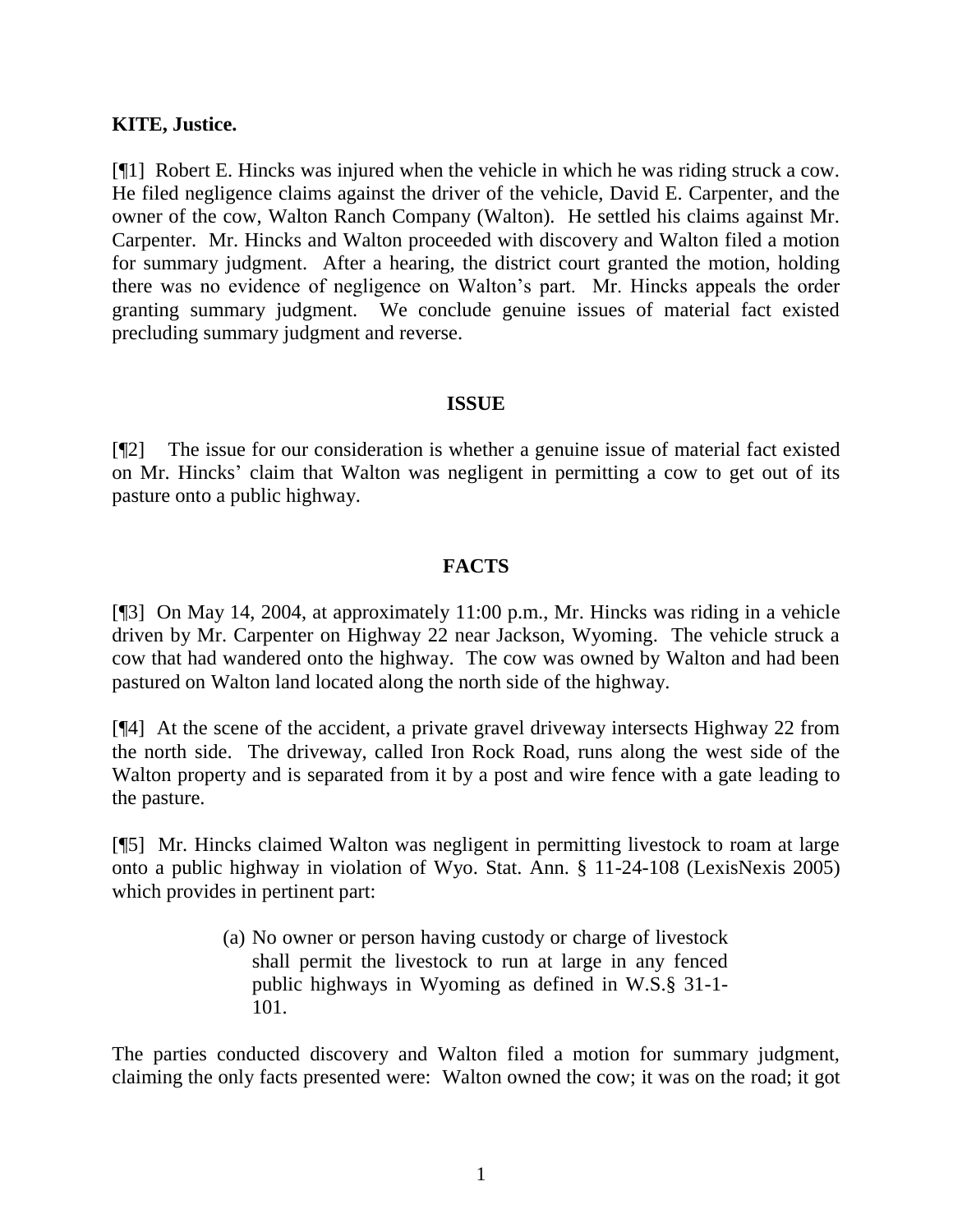out of the pasture; the vehicle hit the cow; Mr. Hincks was injured. Walton claimed these facts were insufficient to establish negligence under Wyoming law.

[¶6] After a hearing, the district court granted Walton's motion for summary judgment. The district court concluded evidence that the cow was on the road did not establish a violation of § 11-24-108. Citing *Nylen v. Dayton*, 770 P.2d 1112, 1115 (Wyo. 1989), the district court concluded the statute required proof of knowledge, consent, willfulness or equivalent negligence on the livestock owner's part. Finding no evidence of knowledge, consent, willfulness or equivalent negligence on Walton's part, the district court concluded no statutory violation occurred and summary judgment was proper. Mr. Hincks appeals from the district court's order granting summary judgment.

# **STANDARD OF REVIEW**

[¶7] When reviewing an order granting a summary judgment motion, we consider the record *de novo*. *Knapp v. Landex Corp*., 2006 WY 36, ¶ 7, 130 P.3d 924, 926 (Wyo. 2006).

# **DISCUSSION**

[¶8] Mr. Hincks claims genuine issues of material fact existed precluding summary judgment on his claim that Walton was negligent. Our review of orders granting summary judgment is governed by W.R.C.P. 56(c), which provides in pertinent part:

> The judgment sought shall be rendered forthwith if the pleadings, depositions, answers to interrogatories, and admissions on file, together with the affidavits, if any, show that there is no genuine issue as to material fact and that the moving party is entitled to a judgment as a matter of law.

When reviewing a summary judgment, we view the evidence in the light most favorable to the party opposing the motion and give that party the benefit of all favorable inferences which may be fairly drawn from the record. *Cathcart v. State Farm Mut. Auto. Ins. Co*., 2005 WY 154, ¶ 11, 123 P.3d 579, 586 (Wyo. 2005). A genuine issue of material fact exists when a disputed fact, if proven, would have the effect of establishing or refuting an essential element of an asserted cause of action or defense. *Wyo. Downs Rodeo Events, LLC v. State*, 2006 WY 55, ¶ 11, 134 P.3d 1223, 1228 (Wyo. 2006).

[¶9] Viewed in the light most favorable to Mr. Hincks, the evidence presented during the summary judgment phase of this case showed the cow that Mr. Carpenter's vehicle struck belonged to Walton and was pastured on Walton property on the northeast side of the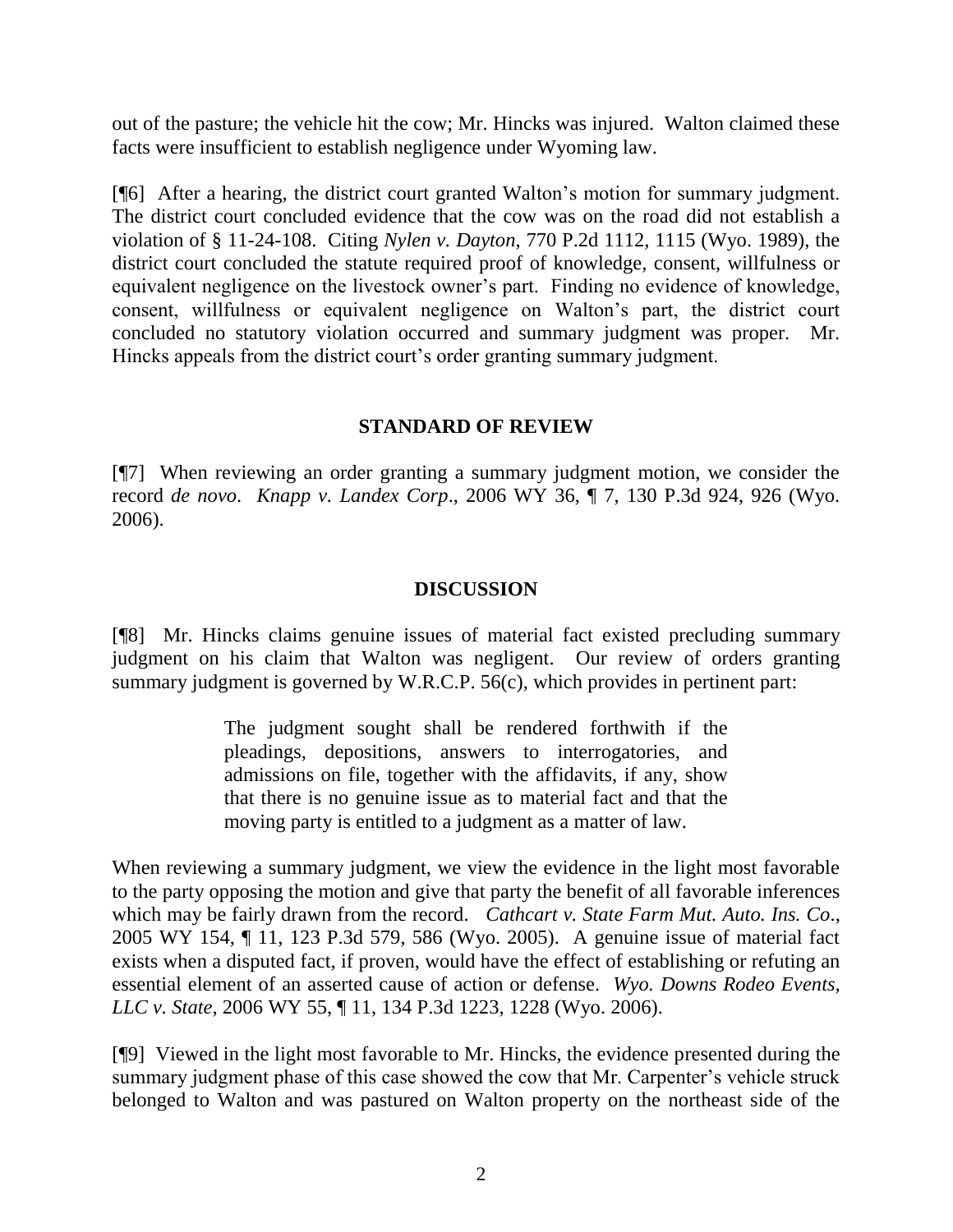intersection of Highway 22 and Iron Rock Road. Walton maintained the fence between Iron Rock Road and the pasture. Mr. Carpenter testified he inspected the gate after the accident and the wire loop that goes over the top of the gate post to hold it closed was not connected, leaving an opening of approximately two feet. He testified it "looked like a cow had been rubbing on it and it probably broke loose from the cow's weight."

[¶10] William Cawley, a Walton employee, testified that when he arrived at the scene shortly after the accident, he inspected the fence and found the stay was out of the bottom rung on the south end of the gate, leaving the bottom of the gate unfastened. He testified he thought maybe the cow got out of the pasture through the opening at the bottom of the gate. Trooper Shannon Basaraba of the Wyoming Highway Patrol testified the fence was damaged. He testified it looked like something had pushed or scraped at the fence and opened it up. Deputy Curt Drumheller of the Teton County Sheriff's Office testified that on one of the sections of the fence along the driveway all of the strands of wire between two of the posts were down on the ground, allowing access in and out of the pasture.

[¶11] As the above testimony reflects, there was a conflict in the testimony as to the nature of the opening in the fence. However, all of the witnesses testified that they observed an opening in the fence between the Walton pasture and Iron Rock Road, either because the fence was damaged or because the gate was not secured. Despite this testimony, the district court concluded the evidence was not sufficient to establish negligence on Walton's part because, while it showed the cow was on the highway, it did not show Walton's knowledge, consent, willfulness or equivalent negligence. In reaching this result, the district court relied on *Nylen*.

[¶12] We disagree with the result reached by the district court and its interpretation of *Nylen*. In *Nylen*, a truck driver was injured when his truck collided with a horse owned by Dayton Ranches that had wandered onto the highway. Prior to the accident, the horse had been kept in pastures owned by Dayton Ranches adjacent to the highway. No evidence was presented showing how the horse got out of the pasture. Evidence was presented that the pasture gate was closed at the end of the work day on the date of the accident.

[¶13] The injured truck driver filed a complaint alleging Dayton Ranches was negligent per se or alternatively that § 11-24-108 created a rebuttable presumption of negligence. The district court granted summary judgment for Dayton Ranches concluding no evidence of negligence was presented and Wyoming law does not subject livestock owners to strict liability, negligence per se or presumptions of negligence. We affirmed, stating:

> [I]n the instant case, where appellant has admittedly failed to present any evidence of appellees' negligence, the mere presence of the horse on the highway fails to establish a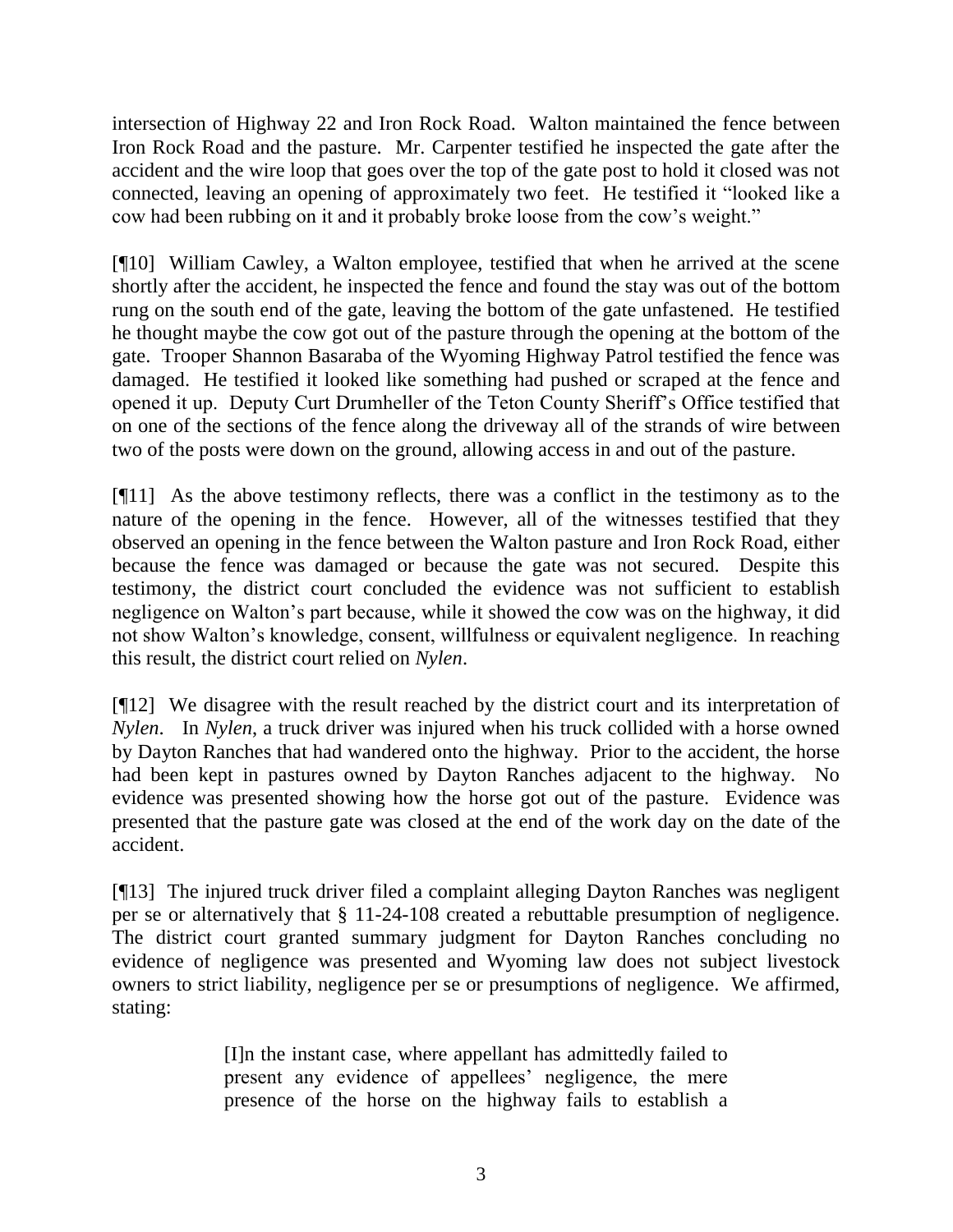violation of the statute and, in the absence of a statutory violation, there can be no question of negligence per se or a rebuttable presumption of negligence.

# *Nylen*, 770 P.2d at 1116-1117.

[¶14] The present case is easily distinguished from *Nylen* where the only evidence was a closed gate and a horse on the road and no evidence from which an inference could be made as to how the horse got out of the pasture and onto the road. In contrast, the evidence in Mr. Hincks' case suggested the cow got out of the pasture onto the highway through a damaged section of the fence or an unsecured gate. Additionally, unlike the injured party in *Nylen*, Mr. Hincks did not claim § 11-24-108 created negligence per se or a rebuttable presumption of negligence. Rather, he claimed the evidence of the damaged fence established a genuine issue of material fact as to whether Walton was negligent. Stated another way, Mr. Hincks asserted a genuine issue of material fact existed as to whether Walton, by failing to exercise reasonable care to properly secure the gate or maintain the fence, permitted the cow to escape and run at large on Highway 22 in violation of the statute.

[¶15] Given the evidence and Mr. Hincks' assertions, the instant case is more akin to *Roitz v. Kidman*, 913 P.2d 431 (Wyo. 1996) than it is to *Nylen*. In *Roitz*, a passenger was killed when the vehicle in which he was riding struck some cattle on a county road. The deceased passenger's parents filed a complaint against the ranchers who owned the cattle claiming they were negligent in failing to keep their livestock off the road.

[¶16] Evidence was presented that the cattle had to travel through two gates to reach the spot where the accident happened. The upper gate was open on the night of the accident. Conflicting testimony was presented as to whether the ranchers' practice was to keep it open or closed. The lower gate was also open on the night of the accident, giving the cattle access to the highway. Ranch employees testified they checked the lower gate and found it closed on the afternoon of the accident but did not check it that evening as was customary.

[¶17] The district court held the ranchers were not negligent and granted their motion for summary judgment. This Court reversed, holding that genuine issues of material fact existed as to whether the ranchers were negligent. We said:

> A jury should determine what type of precautions the ranchers, as reasonable persons under all the circumstances, should have taken to keep their cattle off the roadway. For example, should the ranchers have kept the gates closed and, if so, what actions should they have taken to ensure that the gates remained closed? A jury must also determine from the